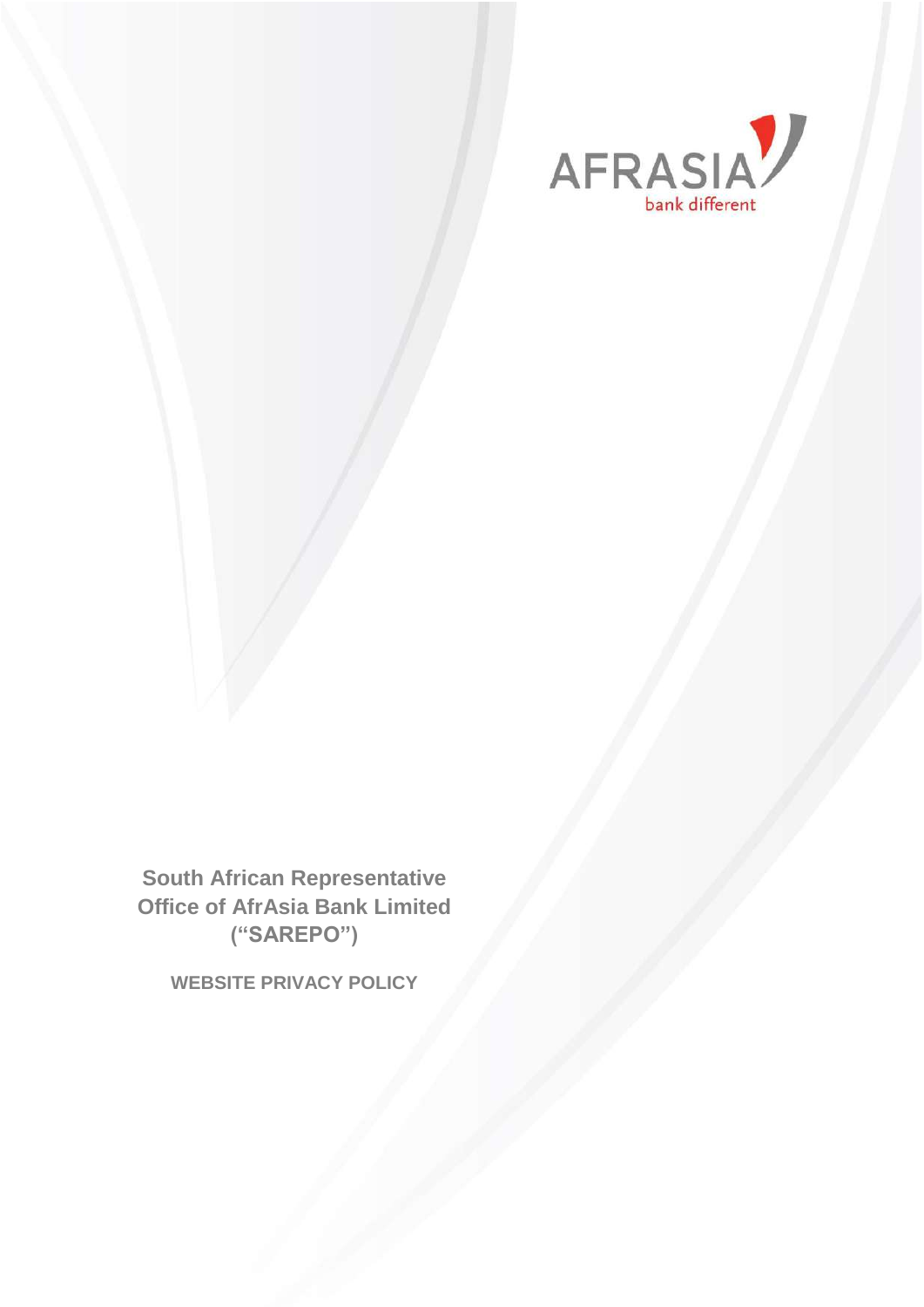

## **ABOUT THIS POLICY**

- 1.1. This Policy describes how SAREPO Processes information we collect and/or receive from you.
- 1.2. SAREPO is a company, registered according to the laws of the Republic of South Africa; with its primary place of business at Ground Floor, Commerce Square, 39 Rivonia Road, Sandhurst, 2196, South Africa.
- 1.3. AfrAsia Bank Limited is a "**Responsible Party**", but as it is represented by SAREPO in South Africa, we refer to SAREPO as the responsible party in this policy. This means that we are responsible for deciding how we hold and use Personal Information about you. We are required under data protection legislation to notify you of the information contained in this Privacy Policy.
- 1.4. SAREPO may share your Personal Information in the course of a business transfer. Where all or a part of our business is merged, sold or reorganised, Personal Information about you may be shared with the successor entity. SAREPO will use reasonable measures to help ensure that any successor entity Processes Personal Information in accordance with this Policy.
- 1.5. This Policy applies to all Data Subjects who visit this Website and all Data Subjects of whom SAREPO Processes their Personal Information.

## 2. **DEFINITIONS**

- 2.1. For purposes of this Policy:
	- 2.1.1. "**Data Subject**" or "**You**" means any person to whom the specific Personal Information relates, as contemplated in POPIA::
	- 2.1.2. "**IO**" means the Information Officer of SAREPO;
	- 2.1.3. "**Personal Information**" means information relating to an identifiable, living, natural person, and (where applicable) an identifiable, existing juristic person, including the name, race, gender, marital status, address and identifying number of a person, symbol, e-mail address, physical address, telephone number, location information, online identifier or other particular assignment to the person;
	- 2.1.4. "**Policy**" or "**Privacy Policy**" means this Website Privacy Policy;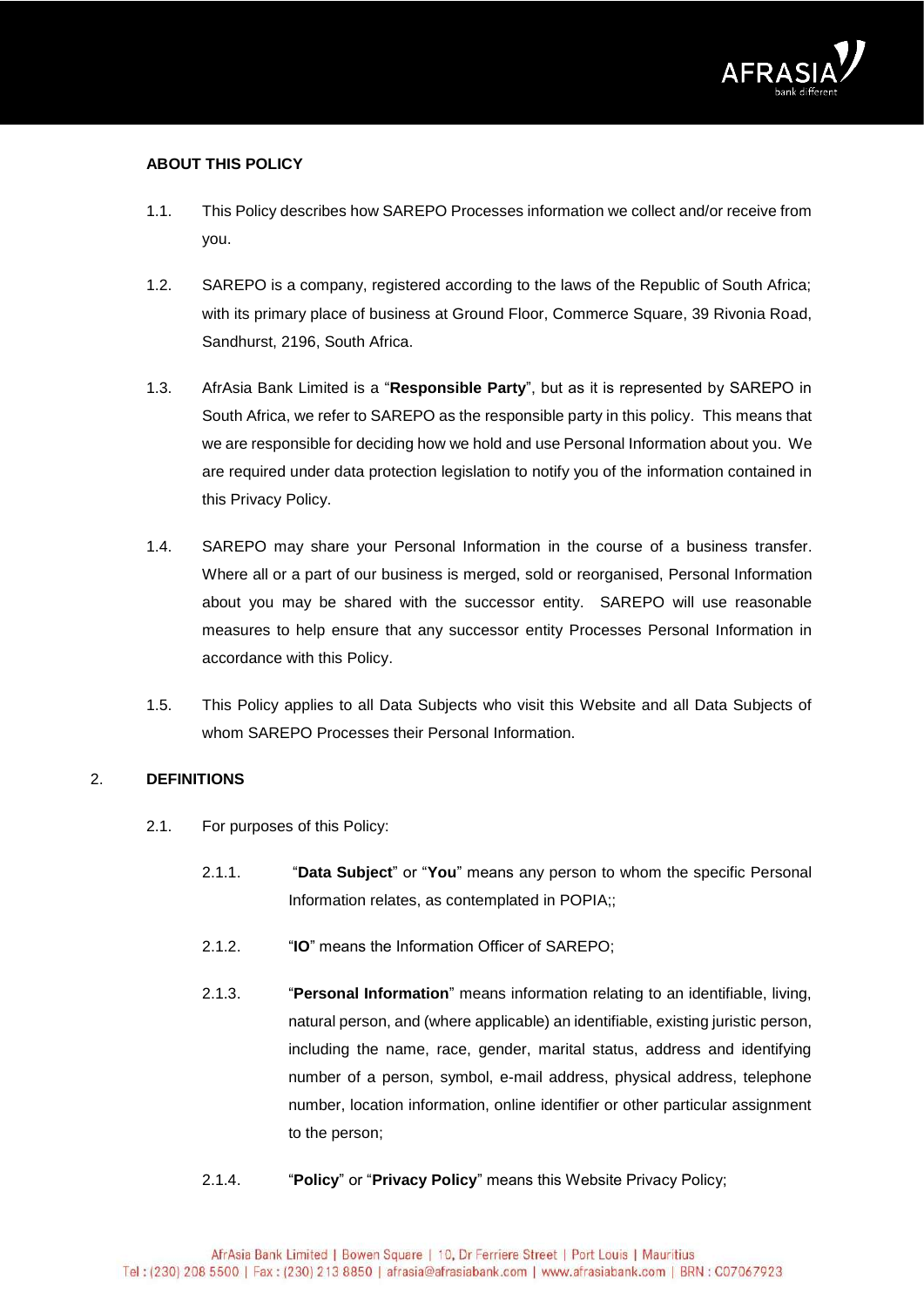

- 2.1.5. "**POPIA**" means the *Protection of Personal Information, 2013* and any regulations or codes of conduct promulgated thereunder;
- 2.1.6. "**Processing**" or "**Process**" means any activity that involves the use of Personal Information. It includes any operation or activity or any set of operations, whether or not by automatic means, concerning Personal Information, including:
	- 2.1.6.1. the collection, receipt, recording, organisation, collation, storage, updating or modification, retrieval, alteration, consultation or use;
	- 2.1.6.2. dissemination by means of transmission, distribution or making available in any other form; or
	- 2.1.6.3. merging, linking, as well as restriction, degradation, erasure or destruction of information;
- 2.1.7. "**SAREPO**", "Us" or "We" means South African Representative Office of AfrAsia Bank Limited;
- 2.1.8. SAREPO is the South African representative office in terms of the Banks Act, 1990 of AfrAsia Ltd, the latter being the private body under PAIA and responsible party under POPIA
- 2.1.9. "**Special personal information**" means personal information concerning the religious or philosophical beliefs, race or ethnic origin, trade union membership, political persuasion, health or sex life or biometric information of a data subject; or the criminal behaviour of a data subject to the extent that such information relates to the alleged commission by a data subject of any offence; or any proceedings in respect of any offence allegedly committed by a data subject or the disposal of such proceedings;
- 2.1.10. "**Social Media Platforms**" means platforms such as Facebook, LinkedIn, Twitter, Pinterest, YouTube, Instagram, WeChat, WhatsApp, TikTok, blogs and all other similar Social Media or communication platforms; and
- 2.1.11. "**Website**" means AfrAsia Bank Limited's website : <https://www.afrasiabank.com/en>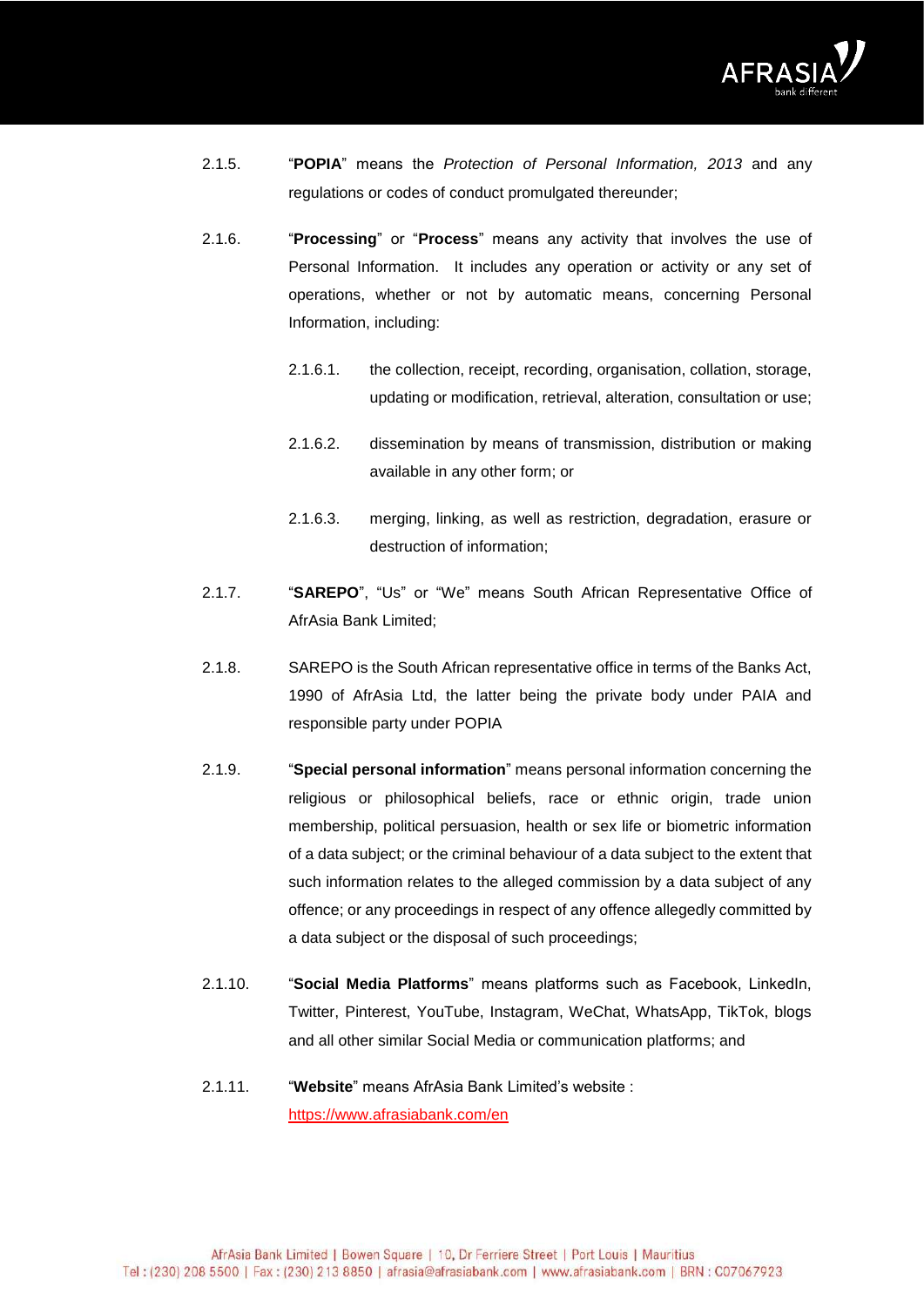

## 3. **INFORMATION WE COLLECT AND RECEIVE**

In most circumstances, providing your Personal Information to us is voluntary. Sometimes, it may be mandatory to provide your Personal Information to us. If you fail to provide certain information when requested, we may not be able to perform the services you requested from us or we may be prevented from complying with our legal obligations.

We collect and receive information about you in the following ways:

## **3.1. Information you give us**

This includes any information that you provide to us directly:

- 3.1.1. when you sign-up to utilise our services;
- 3.1.2. by filling in forms on our websites, or those provided to you;
- 3.1.3. when you enter a competition, promotion or complete a survey;
- 3.1.4. by posting comments or content on our social media pages; or
- 3.1.5. when you contact us or we contact you and you provide information directly to us.

#### **3.2. Personal Information we collect**

- 3.2.1. When you register to use our services, you will be required to provide us with the following information, including but not limited to, your:
	- 3.2.1.1. name and surname;
	- 3.2.1.2. contact number and email address;
	- 3.2.1.3. physical address;
	- 3.2.1.4. identity or passport number;
	- 3.2.1.5. date of birth;
	- 3.2.1.6. marital status;
	- 3.2.1.7. employment details & monthly income (if applicable)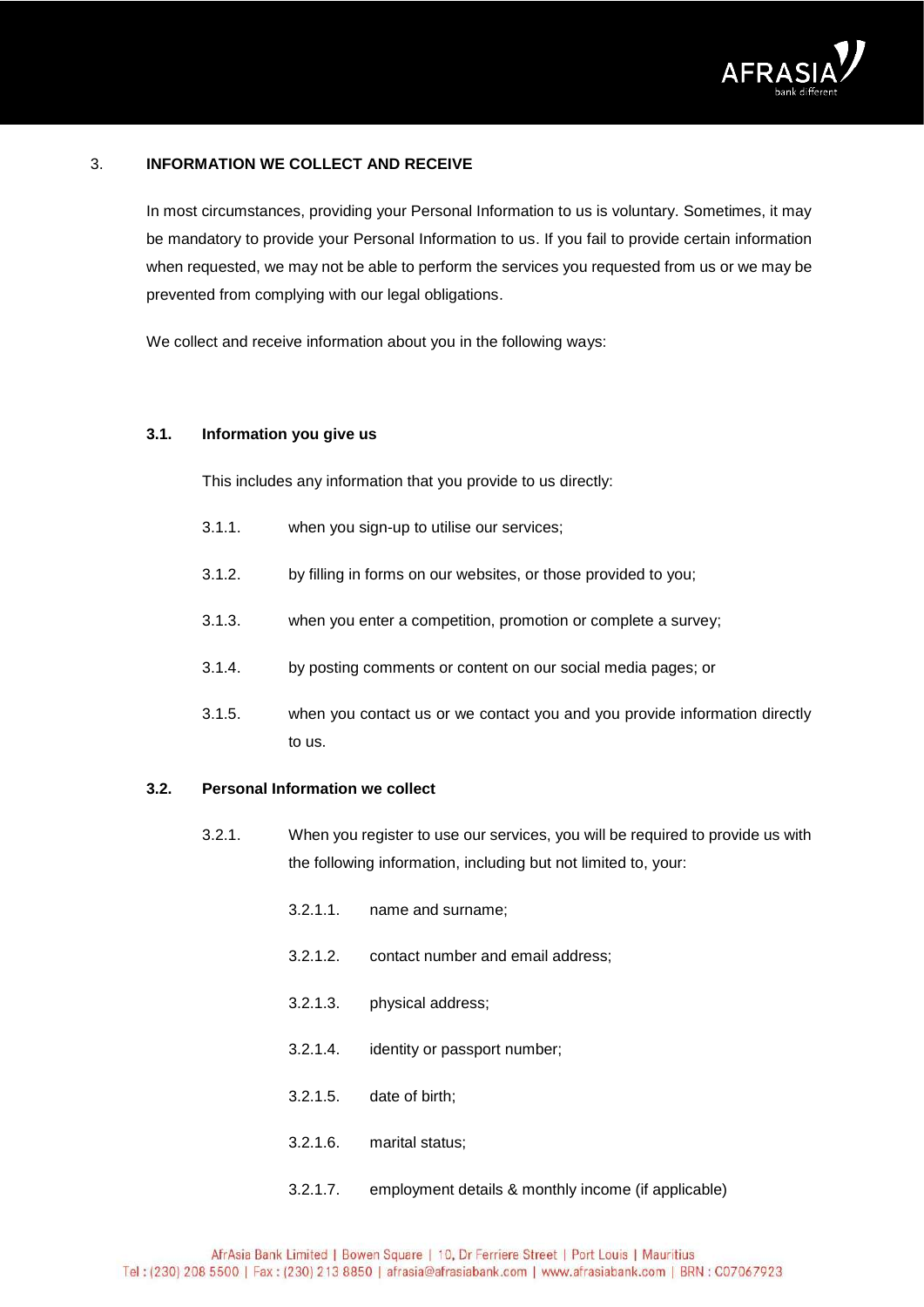

- 3.2.1.8. tax number;
- 3.2.1.9. estimated turnover in proposed bank account;
- 3.2.1.10. various due diligence documents such as a passport copy, a bank reference letter and proof of physical address.

# **3.3. Information we collect or receive when you use our Website or Social Media platforms**

We collect information when you use Websites or Social Media platforms by using cookies, web beacons and other technologies. Depending on how you access and use websites, we may receive the following information, including but not limited to:

- 3.3.1. log in information;
- 3.3.2. information we infer about you based on your interaction with products and services;
- 3.3.3. device information (for example the type of device you're using, how you access platforms, your browser or operating system and your Internet Protocol ("IP") address); and
- 3.3.4. location information.

## **3.4. Information from third-party sources**

We may receive additional information about you that is publicly or commercially available and combine that with the information we have collected or received about you in in other ways.

#### **3.5. Special Personal Information**

In limited circumstances, we may collect your Special Personal Information. When we Process your Special Personal Information we will ensure that we get your consent to do so.

## 4. **HOW WE USE THE INFORMATION WE COLLECT AND RECEIVE**

Subject any other provisions as contained in the Data Privacy Policy of AfrAsia Bank Limited, which may be consulted on the following link: [https://www.afrasiabank.com/en/afrasia](https://www.afrasiabank.com/en/afrasia-bank/privacy-policy)[bank/privacy-policy,](https://www.afrasiabank.com/en/afrasia-bank/privacy-policy) we use the information we collect and receive for the following general purposes, which are non-exhaustive: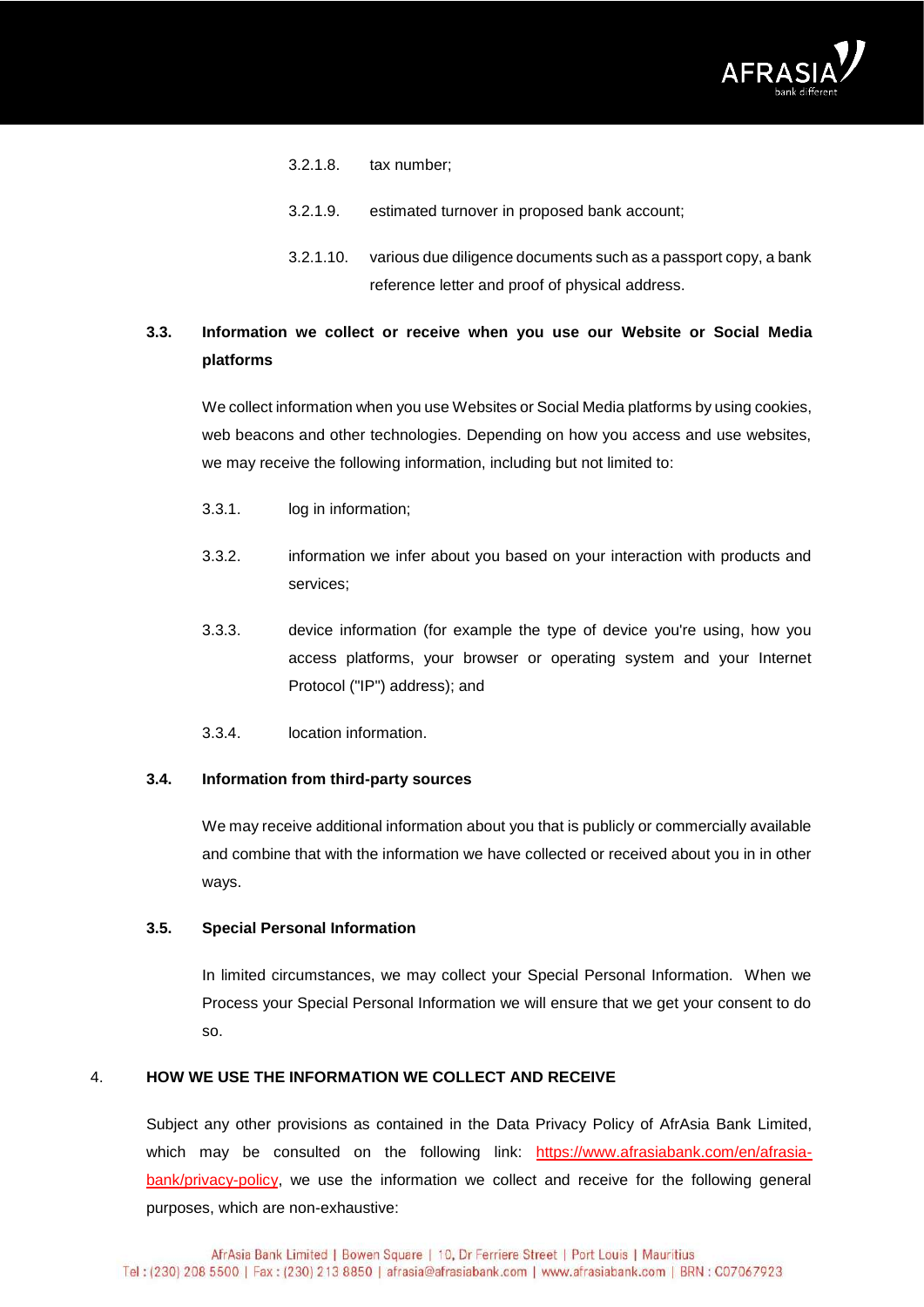

- 4.1. to provide you with information, products or services you request from us;
- 4.2. in order to refer you to an appropriate third-party service provider;
- 4.3. to communicate with you;
- 4.4. to provide you with support; and
- 4.5. to provide effective advertising (for example to be provide you with news, special offers and general information about other goods, services and events which we offer, that are similar to those that you have already hired or enquired about).

#### 5. **HOW WE SHARE THE INFORMATION WE COLLECT AND RECEIVE**

The below provisions shall be subject to any other provisions of the Data Privacy Policy of AfrAsia Bank Limited, which may be consulted on the following link: [https://www.afrasiabank.com/en/afrasia-bank/privacy-policy.](https://www.afrasiabank.com/en/afrasia-bank/privacy-policy)

- 5.1. We do not sell your Personal Information to third parties for their marketing purposes.
- 5.2. We may share information with:
	- 5.2.1. our affiliates, in other words, other companies in our group;
	- 5.2.2. we may disclose your Personal Information to a limited number of our employees and third party service providers (other than those who we refer you to), who we assist you to interact with;
	- 5.2.3. our business partners. We may share non-personally identifiable information with select business partners;
	- 5.2.4. other parties in response to legal process or when necessary to conduct or protect our legal rights;
	- 5.2.5. our auditors for the purposes of conducting audits on the Bank's financial accounts and records;
	- 5.2.6. local tax authorities as well as the tax authorities of the country or countries in which an account holder may be tax resident pursuant to intergovernmental agreements to exchange financial account information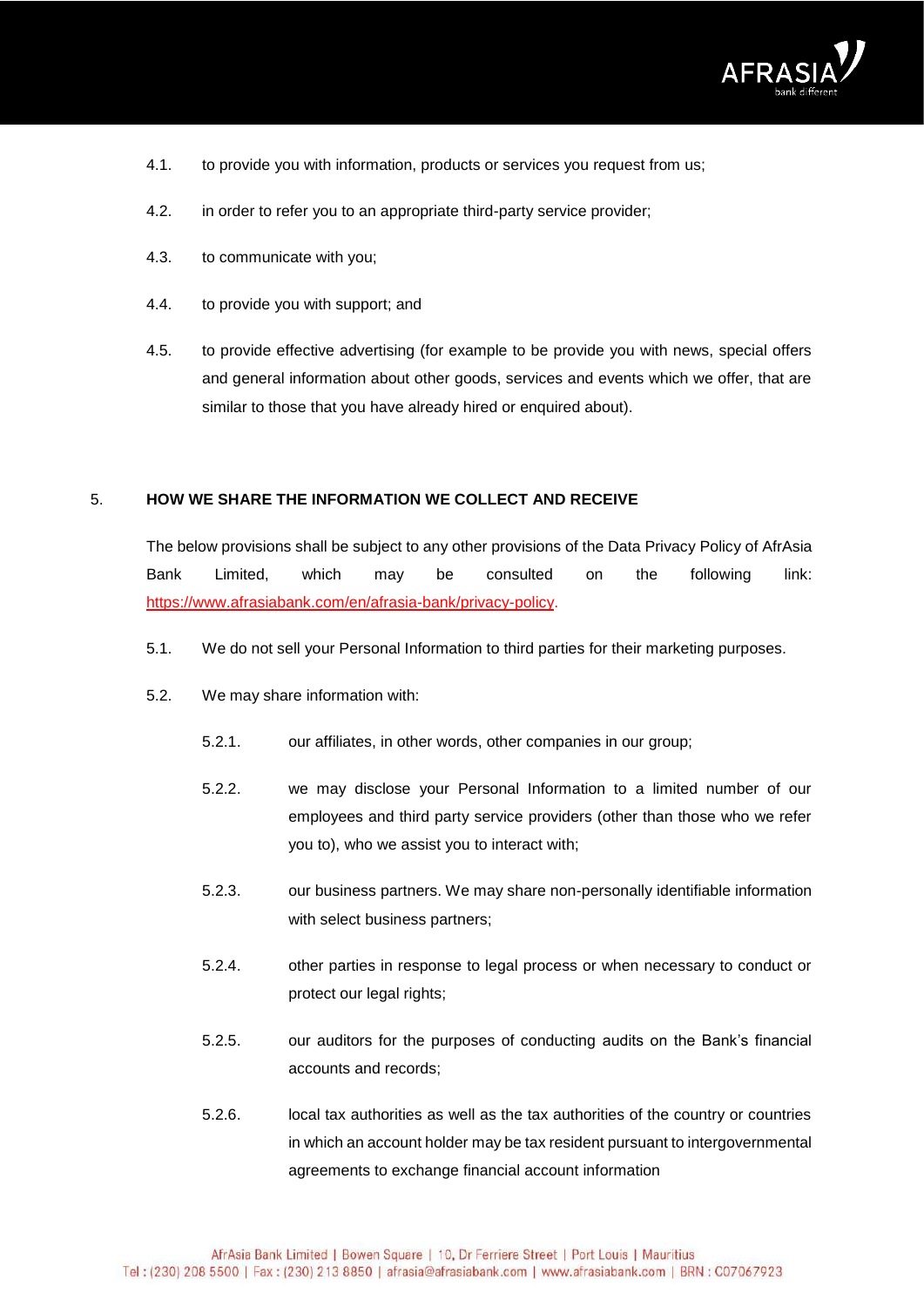

- 5.2.7. companies that provide services to us. Companies that provide services to us or act on our behalf may have access to information about you. These companies are limited in their ability to use information they receive in the course of providing services to us or you; and
- 5.2.8. third-parties where you provide consent. In some cases, third-parties (often advertisers) may wish to attain information about you in order to promote their products to you, or for whatever other reason. We may share information with third-parties where you provide consent in the form of an explicit opt-in. Before we ask you to opt-in, we will endeavour to provide you with a clear description of what data would be shared with the third-party. Remember that once you have opted in to allow us to send your information to the third-party, we cannot control what they do with your data; therefore, be sure to investigate their privacy policies before providing permission for us to share your information.

#### 6. **YOUR RIGHTS**

The below provisions shall be subject to any other provisions of the Data Privacy Policy of AfrAsia Bank Limited, which may be consulted on the following link: [https://www.afrasiabank.com/en/afrasia-bank/privacy-policy.](https://www.afrasiabank.com/en/afrasia-bank/privacy-policy)

- 6.1. Your use of our Website or Social Media Platforms, followed by your submission of information to us, represents that you have consented to the Processing of your Personal Information as described in this Policy.
- 6.2. You have the right to withdraw your consent for that specific Processing at any time. To withdraw your consent, please contact- $\text{dpo@afrasiabank.com}$ . Once we have received notification that you have withdrawn your consent, we will no longer Process your information for the purpose or purposes you originally agreed to, unless we have another legitimate basis for doing so in law.
- 6.3. You have the right to ask us not to contact you for marketing purposes. You can exercise this right at any time by using any of the various "opt-out" options that we will always provide to you when we communicate with you. We won't send you marketing messages if you tell us not to but we will still need to send you service-related messages.
- 6.4. Our website use cookies. If you wish to reject our cookies, you can configure your browser to do so.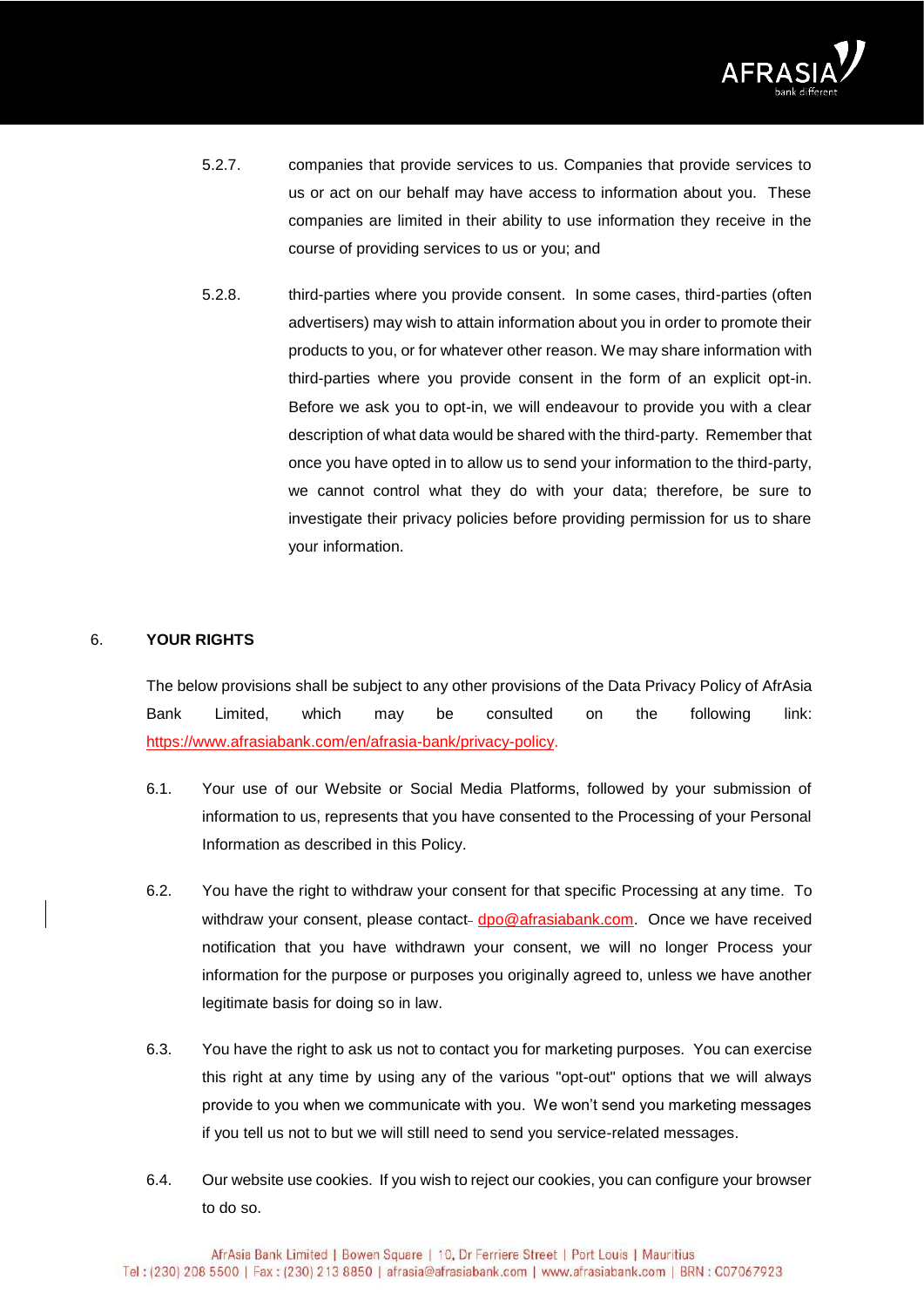

6.5. We want to make sure that any data we hold about you is up to date. So, if you think your Personal Information is inaccurate, you can ask us to correct or remove it.

## 7. **RETENTION OF DATA**

We will retain your Personal Information only for as long as is necessary for the purposes set out in this privacy policy or to comply with our legal obligations, resolve disputes, and enforce our legal agreements and policies.

## 8. **OUR COMMITMENT TO SECURITY**

The security of your data is important to us. While we strive to use commercially acceptable means to protect your Personal Information, we cannot guarantee its absolute security. However, we do employ a number of safeguards intended to mitigate the risk of unauthorised access or disclosure of your information. We will do our best to protect your Personal Information and we will use up to date technology that will help us to do this. We will at all times comply with our obligation under applicable law.

#### 9. **TRANSFER OF DATA**

- 9.1. We are based in and operate from South Africa, but AfrAsia Bank Limited operates in Mauritius and consequently your Personal Information may additionally be Processed in accordance with the data processing laws applicable in Mauritius (including but not limited to the Data Protection Act 2017, as may be amended from time to time). Your information, including Personal Information, may be transferred to and maintained on servers located outside of your country of residence, where the data privacy laws, regulations and standards, may not be equivalent to the laws in your country of residence.
- 9.2. We might transfer your Personal Information to places outside of South Africa and store it there, where our suppliers might Process it. In such circumstances, your Personal Information will only be transferred to and stored in country that has equivalent, or better, data protection legislation than South Africa or with a service provider which is subject to an agreement requiring it to comply with data protection requirements equivalent or better than those applicable in South Africa or otherwise in compliance with applicable laws.
- 9.3. Your use of our Website, followed by your submission of information to us, represents your consent to such transfer.
- 9.4. We will take all steps reasonably necessary to ensure that your data is treated securely and in accordance with this Policy.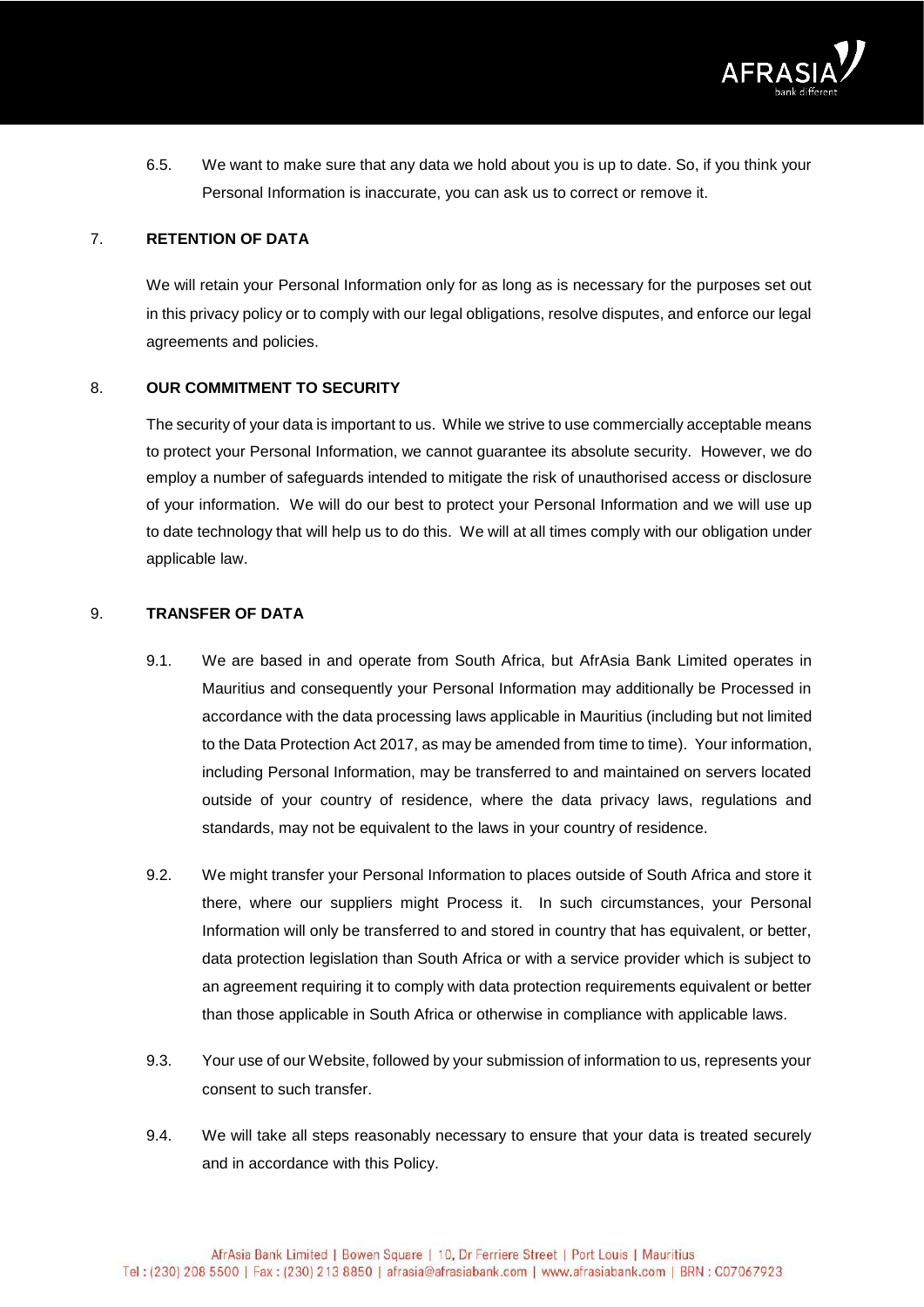

## 10. **LINKS TO OTHER WEBSITES**

Our Website or Social Media platforms may contain links to and from websites, mobile applications or services of third parties, advertisers or affiliates. Please note that we are not responsible for the privacy practices of such other parties and advise you to read the privacy statements of each website you visit which collects Personal Information.

## 11. **CHANGES TO THIS PRIVACY POLICY**

We may update this Privacy Policy from time to time. Any changes that we may make to our privacy policy will be posted on our website and will be effective from the date of posting.

## 12. **ACCESS TO, CORRECTION AND DELETION OF YOUR PERSONAL INFORMATION**

12.1. You may request details of Personal Information which we hold about you under the *Promotion of Access to Information Act, 2000* ("**PAIA**"). Fees to obtain a copy or a description of Personal Information held about you are prescribed in terms of PAIA. Confirmation of whether or not we hold Personal Information about you may be requested free of charge. If you would like to obtain a copy of your Personal Information held by SAREPO, please review our PAIA Manual located at <https://www.afrasiabank.com/en/afrasia-sa-representative-office>

12.2.

- 12.3. You may request the correction of Personal Information SAREPO holds about you. Please ensure that the information we hold about you is complete, accurate and up to date. If you fail to keep your information updated, or if your information is incorrect, SAREPO may limit the products and services offered to you or elect not to open the account.
- 12.4. You have a right in certain circumstances to request the destruction or deletion of and, where applicable, to obtain restriction on the Processing of Personal Information held about you. If you wish to exercise this right, please contact us using the contact details set out below in clause [14.](#page-9-0)
- 12.5. You have a right to object on reasonable grounds to the Processing of your Personal Information where the Processing is carried out in order to protect our legitimate interests or your legitimate interests, unless the law provides for such Processing.

#### 13. **COMPLAINTS**

13.1. Should you believe that SAREPO has utilised your Personal Information contrary to Applicable Laws, you undertake to first attempt to resolve any concerns with us.